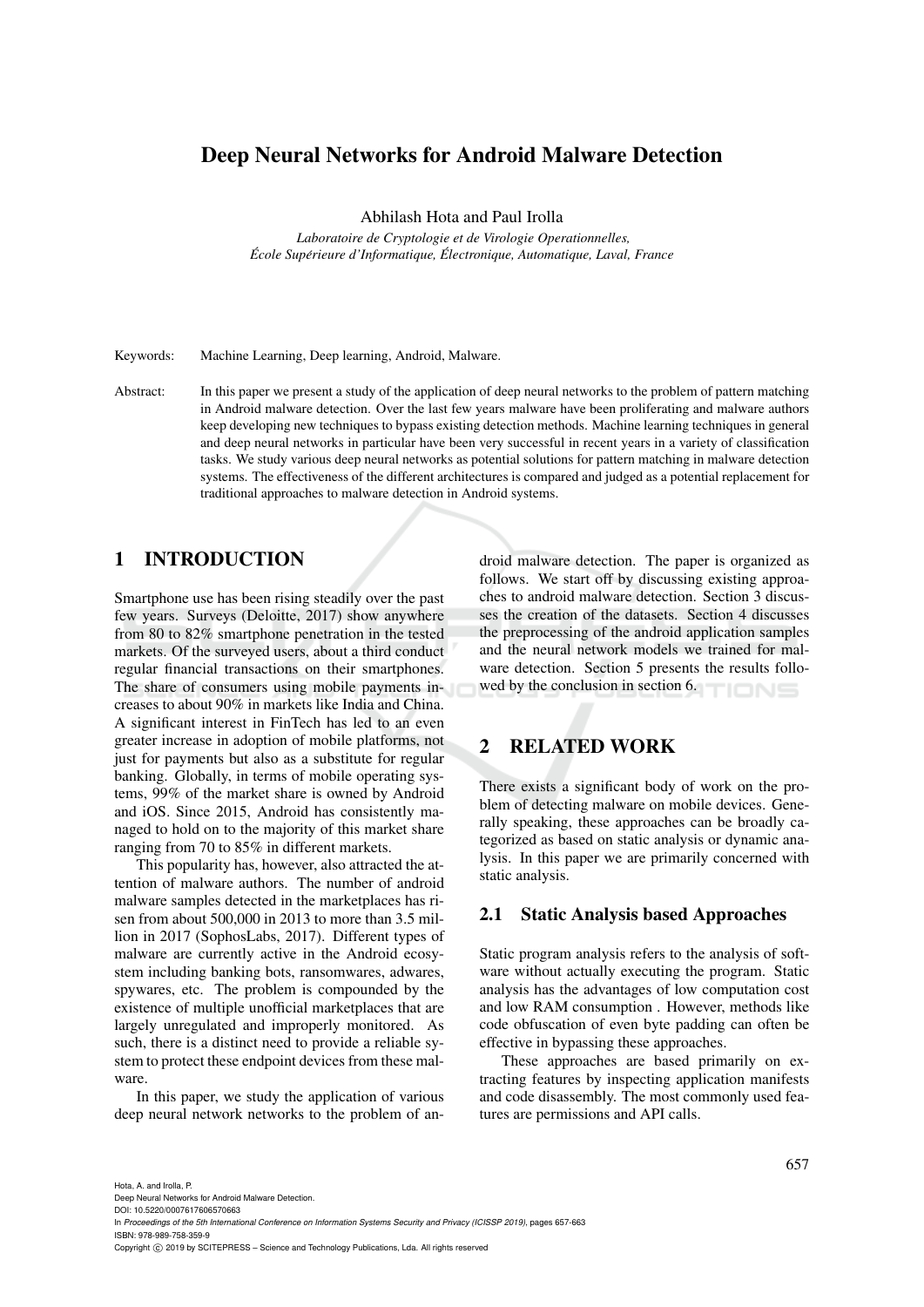(Jiang and Zhou, 2012) discusses the characterization of various android malware including their installation methods, activation mechanisms as well as the nature of carried malicious payloads.

(Feng et al., 2014) discuss a new semantics-based approach for identifying a prevalent class of Android malware that steals private user information. They incorporate a high-level language for specifying signatures that describe semantic characteristics of malware families and static analysis for deciding if a given application matches a malware signature.

(Wu et al., 2012) discuss a static feature-based mechanism for detecting Android malware. They consider static information including permissions, deployment of components, intent messages passing and API calls for characterizing the Android applications behavior. Clustering algorithms are deployed to characterize malware intent.

(Schmidt et al., 2009) perform static analysis on the android applications to extract function calls. Function call lists are compared with malware executables for classifying them with Prism and Nearest Neighbor Algorithms. Further they present a collaborative malware detection approach to extend these results.

(Arp et al., 2014) propose a method for detection of Android malware directly on endpoint devices. Their system performs a broad static analysis gathering as many features of an application as possible. The features are embedded in a joint vector space from which characterizing patterns maybe be identified.

The works described in this section all use satic analysis methods to build up a dataset by extracting features like API calls, installation methods, etc, and using that dataset to classify or cluster applications.

## 3 THE DATASETS

The work described in this paper was carried out using two datasets.

### 3.1 Dataset 1

This was the first dataset that our models were trained on. It consists of the results of static analysis performed on 3500 malware samples from the Drebin Dataset (Arp et al., 2014) and 2700 benign samples from

*Fdroid*(Gultnieks, 2010). We took only unique samples from Drebin Dataset, in order to remove statistical bias in the experiment (Irolla and Dey, 2018). The neural networks were trained on opcode sequence of application source code, which is the sequence of Java bytecode operators. It was clear early on that deeper architectures were overtraining on such a limited dataset very quickly. This led us to create the second dataset.

### 3.2 Dataset 2

(Allix et al., 2016) present Androzoo, a growing collection of Android applications collected from several sources, including the official GooglePlay app market. It currently contains 7,412,461 different APKs, each of which has been (or will soon be) analyzed by tens of different AntiVirus products to know which applications are detected as Malware. The APKs downloaded from Androzoo were verified against VirusTotal (Total, 2012) to build a dataset of 150000 malware samples and 150000 benign samples. Keeping computational constraints in mind, we restricted ourselves to application samples of size less than 4MB.

# 4 DATA PREPARATION AND NEURAL NETWORKS

This section describes the data preparation and the neural network models developed.

### 4.1 Data Preparation

Preprocessing steps involved in machine learning applied to the security domain are very similar to those involved in machine learning applied to the *Natural Language Processing* (NLP) domain. In fact, the source code of a program is a language — even if it is not natural. It has words that assemble themselves into syntax to form a meaning. In the NLP domain, it is common to pretrain Deep Learning with a dedicated neural network that learns a numerical representation of words.

Bytes obtained from the dataset were used as words to generate document vectors for the samples using Doc2Vec (Le and Mikolov, 2014).

#### 4.1.1 Doc2Vec

Doc2vec (Le and Mikolov, 2014) is an unsupervised algorithm to generate vectors for sentences, paragraphs or documents. Many neural network archi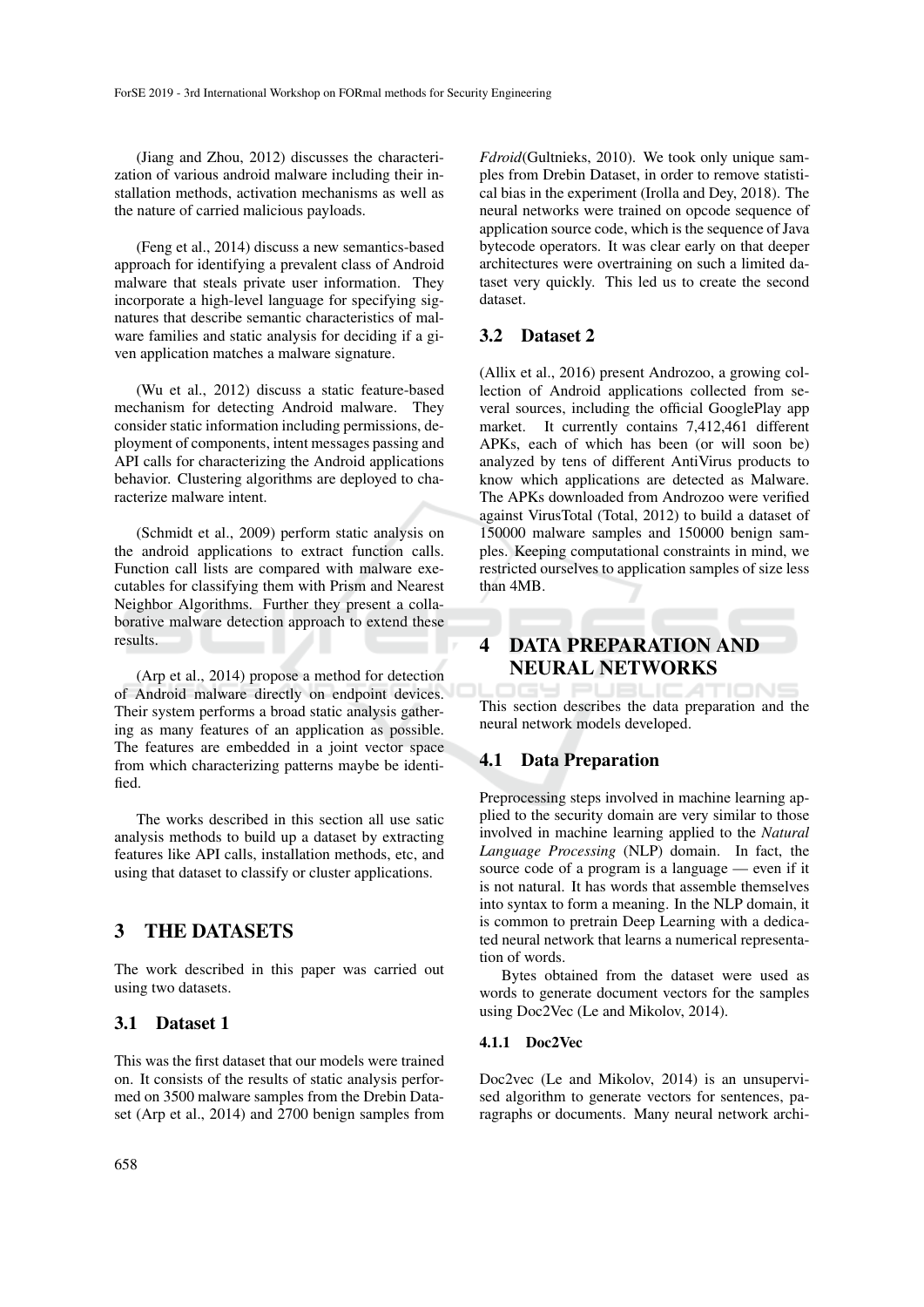tectures require inputs to be fixed-length vectors. The bag-of-words technique is one approach to this end, but has some drawbacks. It loses the ordering of the words and ignores semantics. Paragraph Vector, or doc2vec, was proposed as an unsupervised approach to learning fixed-length feature representations from variable-length texts, such as sentences, paragraphs or documents.

Every paragraph and every word are mapped to unique vectors which are averaged or concatenated to predict the next word in a given context. The paragraph label acts as a context memory. The paragraph vector stays consistent across all contexts from the same paragraph but not across paragraphs. The word vectors, however, are shared across paragraphs.

This approach was designed to resolve certain weaknesses in traditional bag-of-words models. It retains the semantics of the text and does not lose information about word order. A bag-of-words n-gram model would create a very-high-dimensional feature space with poor generalization.

The algorithm itself has two key stages:

- 1. Training: Compute word vectors W , softmax weights U, b and paragraph vectors D on already seen paragraphs
- 2. Inference: Compute paragraph vectors D for new paragraphs by adding more columns in D and gradient descending on D while W, U, b are fixed.



#### 4.1.2 Dataset 1

Dataset 1 consists of the results of static analysis performed on android applications. The bytes from these files were treated as words and used to generate document vectors of length 300 for all the samples. The document vectors served as inputs for the convolutional neural networks. The bytes were the inputs for the long short-term memory networks.

#### 4.1.3 Dataset 2

Dataset 2 consists of multiple android applications, both malware and benign. Ground truth for training was obtained by checking the samples against VirusTotal (Total, 2012). Android applications are packaged as APK files. Figure 2 shows the general structure of an APK file.



Figure 2: APK File Structure.

For the purposes of the work shown in this paper, we focus on the classes.dex file. Java source code is compiled by the Java compiler into .class files. These files are then processed by the dexer tool in the Android SDK into the .dex (Dalvik Executable) file format. This eliminates all the redundant information that is present in the classes. In DEX all the classes of the application are packed into one file.

We use APKTool (Tumbleson and Wisniewski, 2016) to extract the dex files from the APKs. The bytes from the extracted dex files was then used to generate document vectors of length 300 representing each sample. The document vectors served as inputs for the convolutional neural networks. The bytes were the inputs for the long short-term memory networks.

#### 4.2 Deep Neural Networks

Artificial neural networks (ANNs) are machine learning systems, vaguely inspired by biological neural networks. They can broadly be seen as consisting of four parts:

- 1. Processing units called neurons, each of which has a certain activation level at any point in time.
- 2. Weighted interconnections between the units which determine the input to subsequent units given the activation of previous units.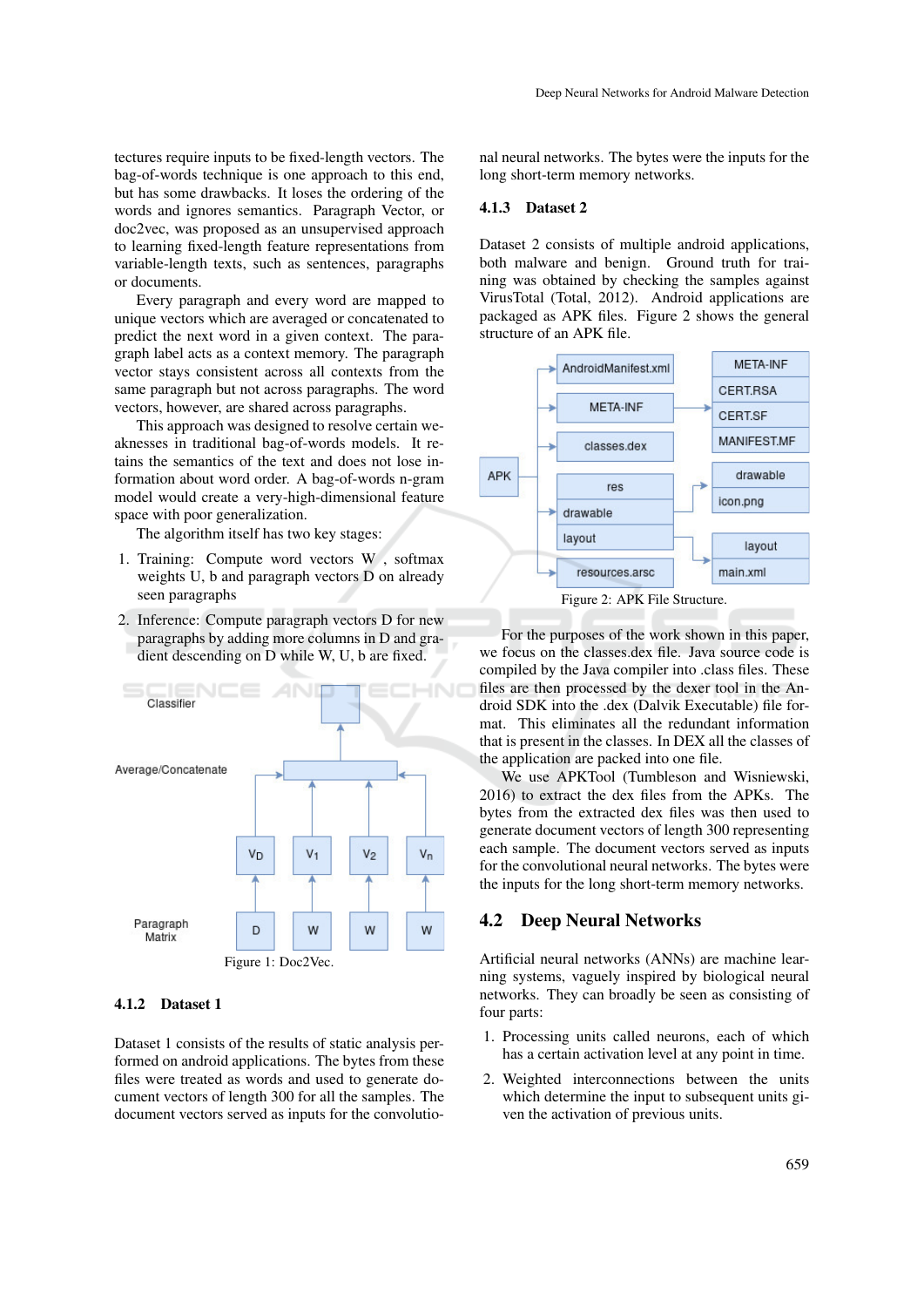- 3. An activation rule which a new output signal or activation from the inputs to the units.
- 4. A learning rule to adjust the weights for a given input/output pair.

ANNs have been around in various forms since the 1940s (McCulloch and Pitts, 1943). Recently, however, the significantly decreasing cost of computational power has led to a massive revival of interest in neural networks in general and deep neural networks in particular.

Deep neural networks, which have shown remarkable successes in recent years in a multitude of fields, are essentially neural networks, distinguished primarily by their depth. The data passes through multiple layers of neurons. Each layer trains on a distinct set of features based on the output of the previous layer. As we go deeper into the network, the layers are able to recombine features from previous layers, leading to increased complexity of features learned.

The models presented in this paper are based on convolutional neural networks and long short-term memory networks.

#### 4.2.1 Convolutional Neural Networks

Convolutional neural networks (CNNs) are a type of neural network that have shown excellent results in various classification tasks and image recognition(Schmidhuber, 2015).

CNNs are based on the assumption of spatiallylocal correlations. This is enforced by maintaining a local connectivity between neurons of adjacent layers. Stacking many such layers leads to filters that can learn more global features. In CNNs there is also the idea of shared weights. Using the same weights across multiple hidden units allows for features to be detected regardless of position. It is also an effective way of increasing learning efficiency by reducing the number of free parameters to be learned.

CNNs can be described in terms of 4 primary functions:

1. Convolution. This step involves the convolution of the input vectors with a linear filter and adding a bias term.

Let  $h_{ij}^k$  be the  $k^{th}$  feature map at a hidden layer. Given weights  $W^k$  and bias  $b_k$  C can be computed as follows

$$
h_{ij}^k = (W^k * x)_{ij} + b_k \tag{1}
$$

The size of the feature map is affected by three parameters:

(a) Depth: This refers to the number of filters used for the convolution.

- (b) Stride: This refers to the number of steps the filter slides over the input matrix. Larger strides produce smaller feature maps.
- (c) Zero-padding: Zero-padding the input matrix, or wide convolution (Kalchbrenner et al., 2014) can allow us to apply the filters to border values in the input matrix and control the size of the feature map.
- 2. Non-linearity. The purpose of the non-linearity is to account for the non-linearity in most real-world data. Different types of non-linear functions are used for various models including *tanh*, *sigmoid*, *ReLU*, etc. *Rectified Linear Units*  $(ReLU, h(x) = max(0, x))$  is an element-wise operation that replaces all negative values in the feature map by zeros. In Deep Learning, ReLU has been shown to outperform sigmoid or tanh (which is essentially a symmetric sigmoid) in most cases (Krizhevsky et al., 2012). Half of the neurons are activated, and sparse activation is preferred on deep architectures for feature selection (to recall, it is the network that learns to detect the best features in Deep Learning) and for processing time. Moreover, when stacking neuron layers it creates a *vanishing gradient* effect with sigmoid-like transfer function. Gradient values are multiplied together and as the derivative of sigmoid-like function tends to zero when their input tends to their extremum values, the gradient magnitude diminishes from a layer to one other. ReLU, having a constant or null derivative, solves the vanishing gradient problem.

Applying non-linear function  $f_N$  to  $C_{ij}$  from Eq.1 we get the rectified feature map.

$$
F = f_N(h_{ij}^k) = f_N((W^k * x)_{ij} + b_k)
$$
 (2)

- 3. Pooling or Sub-sampling. Max-pooling splits the input matrix into a set of non-overlapping spaces and, for each such sub-region, outputs the maximum value. It provides the following advantages:
	- (a) It reduces the computational load by eliminating non-maximal values.
	- (b) It gives us a sort of translational invariance(Springenberg et al., 2014). In other words, by providing robustness to feature position it allows us to reduce the dimensionality of intermediate representations.
- 4. Classification. Here we employ a fully connected layer, which is a multi layer perceptron with a softmax activation. The convolutional and pooling layers give us high-level features of the input matrix. The purpose of the fully connected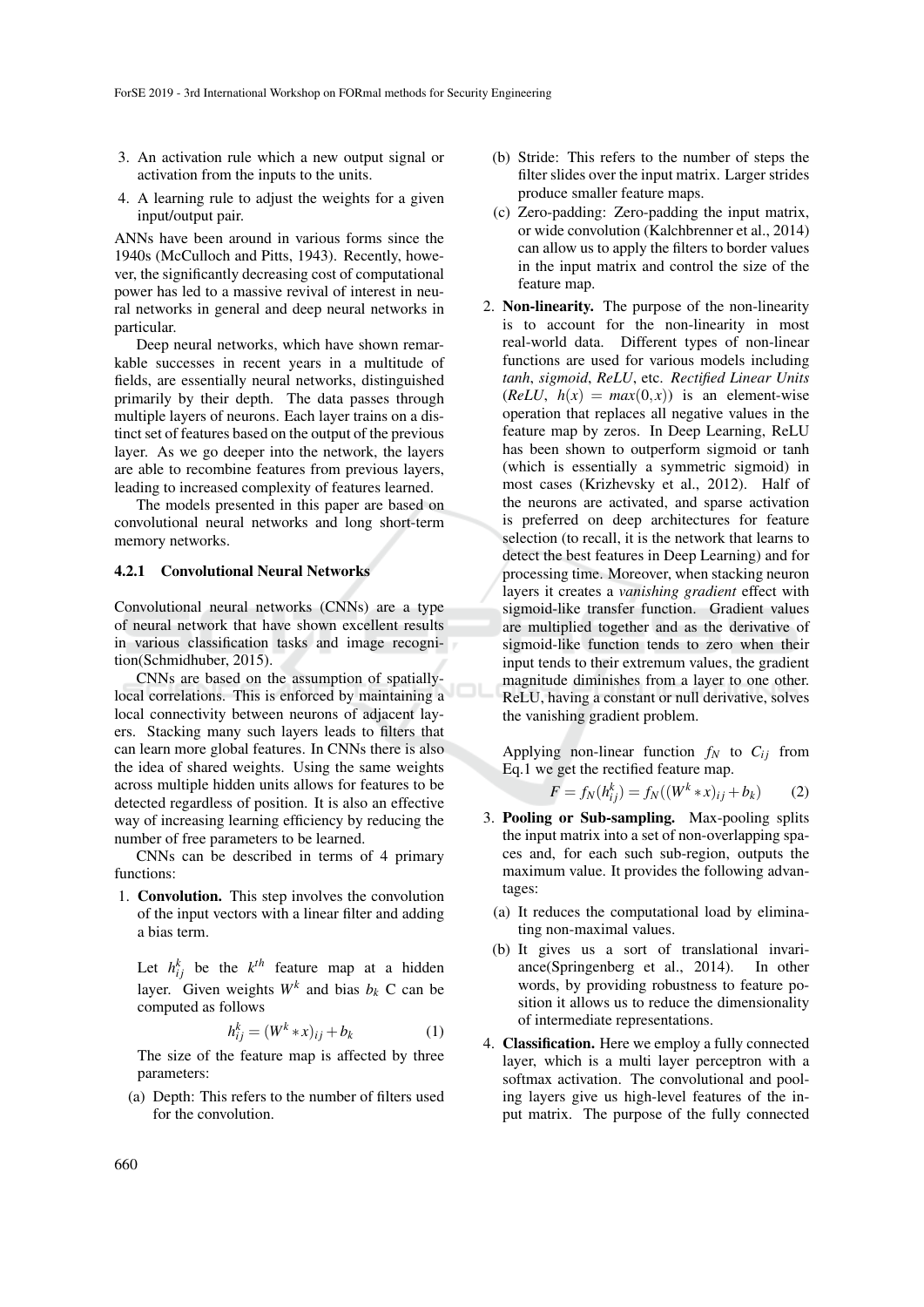layer is to classify the input based on these features. The layer is also a cheap way to learn nonlinear combinations of these features. The output of the softmax activation is equivalent to a categorical probability distribution and makes sure that the sum of output probabilities of the fully connected layer is always 1.

We created three models using CNNs.

Model 1. This network, shown in fig.3, consists of three 2D convolutional layers, each followed by ReLU units and maxpooling. An initial dropout layer is added to avoid overfitting. The final output is obtained through a fully connected layer and softmax activation. The document vectors of length 300 were reshaped into matrices of dimensions (30,10) and used as the input. Essentially the network would be treating it as an input image. Thus the use of 2D convolutions.



Figure 3: Model 1.

Model 2. This network has the same architecture as Model 1, shown in fig.3. However the difference is that larger document vectors of length 10000 were

generated and the input was a matrix of dimension (100,100). The intention was to see if using larger document vectors would allow the network to learn better representations and thus be able to classify the samples better.

Model 3. This model is based on the MalConv architecture (Raff et al., 2017). This architecture was developed for malware detection by ingesting PE files. Here, it has been modified to accept raw bytes from the dex files extracted from the APKs as the input sequences. The architecture, shown in fig. 4 is based on CNNs. Here the problem is treated similar to a natural language processing problem. The input bytes are tokenized and an embedding layer learns a representation for the tokens. Since the input here is in the form of row vectors instead of 2D images, we deploy a 1D convolutional layer. The gating layer determines the fraction of information hat is sent to subsequent layers.



4.2.2 Long Short-Term Memory Networks

Long-short term memory (LSTM) (Gers et al., 1999) is a variant of recurrent neural networks (RNNs). RNNs use recurrent connections within the hidden layer to create an internal state representing the previous input values. This allows RNNs to capture temporal context. However, as the time interval expands, the updated gradient from backpropagation can decay or explode exponentially, referred to as the vanishing and exploding gradient problems respectively. This makes it difficult for RNNs to learn long-term dependencies. LSTM uses constant error carousel (CEC) to propagate a constant error signal through time, using a gate structure to prevent backpropagated errors from vanishing or exploding. The gate structure controls information flow and memory by tuning the value of CEC according to current input and previous context. A gate is essentially a pointwise multiplication operation and a nonlinear transformation that allows errors to flow backwards through a longer time range.

Model 4. This model, shown in fig.5, is based on LSTM cells.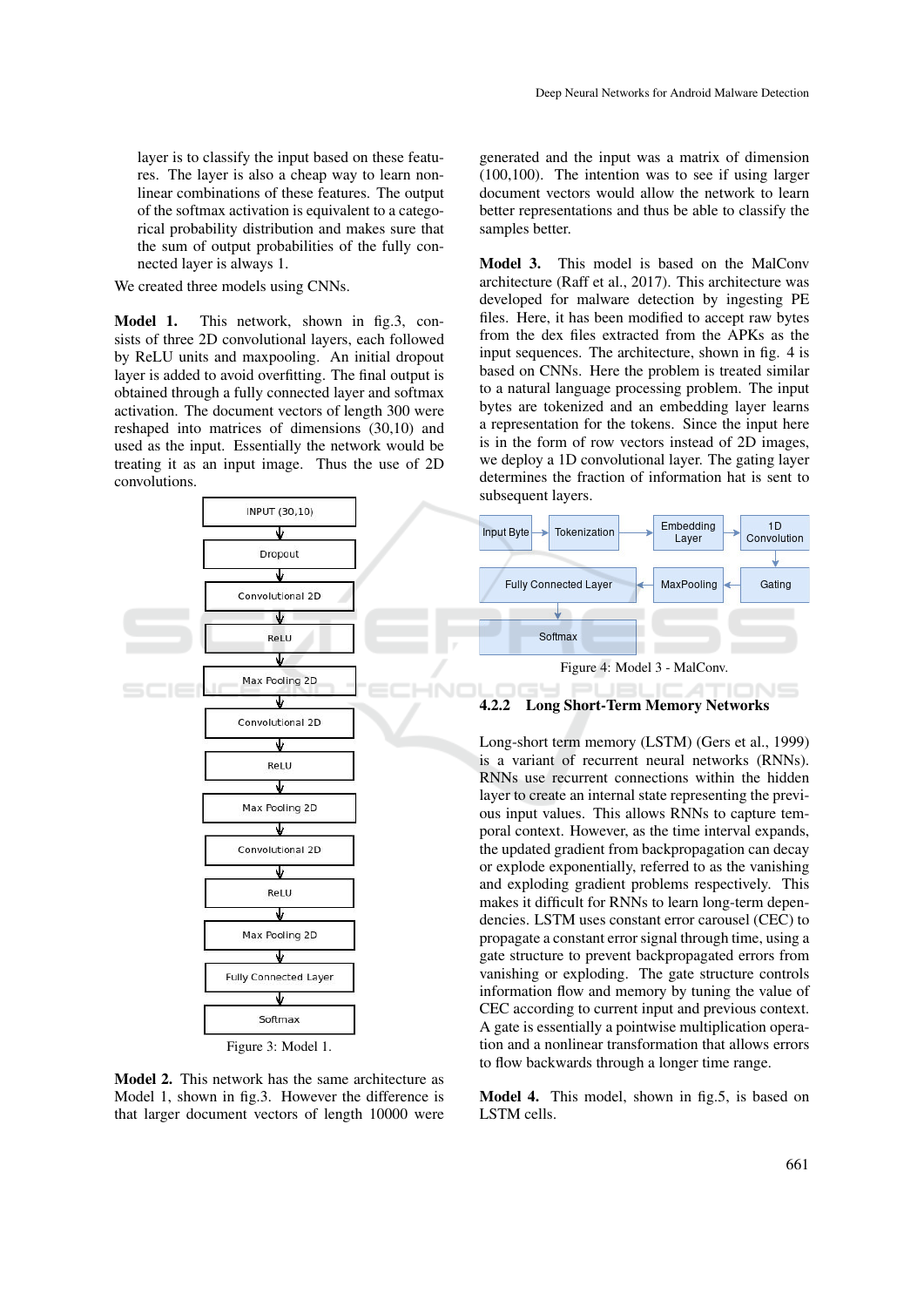

Figure 5: Model 4 - LSTM Network.

Bytes from the extracted dex files are fed directly into the network. An initial one-hot encoding of these bytes is used as a representation and fed into the LSTM network. The output of the LSTM layers is flattened and the final output is obtained after a softmax layer.

# 5 TRAINING AND RESULTS

Model 1: was trained using NADAM (Dozat, 2016). This is a variation of ADAM (Kingma and Ba, 2014) that employs Nesterov momentum instead of classical momentum. Hyperparameters was optimized over 50 trials. A 9:1 split was maintained for training and validation.

Model 2: was trained using ADAM (Kingma and Ba, 2014). Hyperparameter optimization was performed by experi- menting over 50 trials.

Model 3: was trained using ADAM (Kingma and Ba, 2014). Hyperparameter optimization was performed by experi- menting over 60 trials.

Model 4: was trained using ADAM (Kingma and Ba, 2014) over 1000 steps, with validation checks every 20 steps.

Training time over Dataset 1 was shorter. However, due to less data the models would easily overfit. Accuracy over the training set would quickly reach about 98-99% but accuracy over the test set was limited to about 60-80%.



Dataset 2 gives much better results considering the increased amount of data available (Table 1). Accuracy over the training set approaches 1 and over the test set approaches 95.3%. As expected training time is significantly increased to about 160-170 minutes.

|  |  |  | Table 1: Malware Detection Accuracy. |  |
|--|--|--|--------------------------------------|--|
|--|--|--|--------------------------------------|--|

|         | Dataset 1 | Dataset 2 |
|---------|-----------|-----------|
| Model 1 | 67%       | $94.4\%$  |
| Model 2 | 70%       | 95.1%     |
| Model 3 | 89%       | 93.7%     |
| Model 4 | 70%       | 95.3%     |

## 6 CONCLUSIONS

Deep neural networks have shown excellent results in recent years and they show promise in the field of malware detection. In their current state of development, however, they present certain challenges. They require immense amounts of data and processing power to learn the features that make them successful. When it comes to endpoint device security in Android systems, most smartphones running the OS have resource limitations. As such, building a real-time monitoring and malware detection system would currently not be feasible using deep neural networks on the endpoint devices. Moreover treating byte code from the applications as input to the neural networks